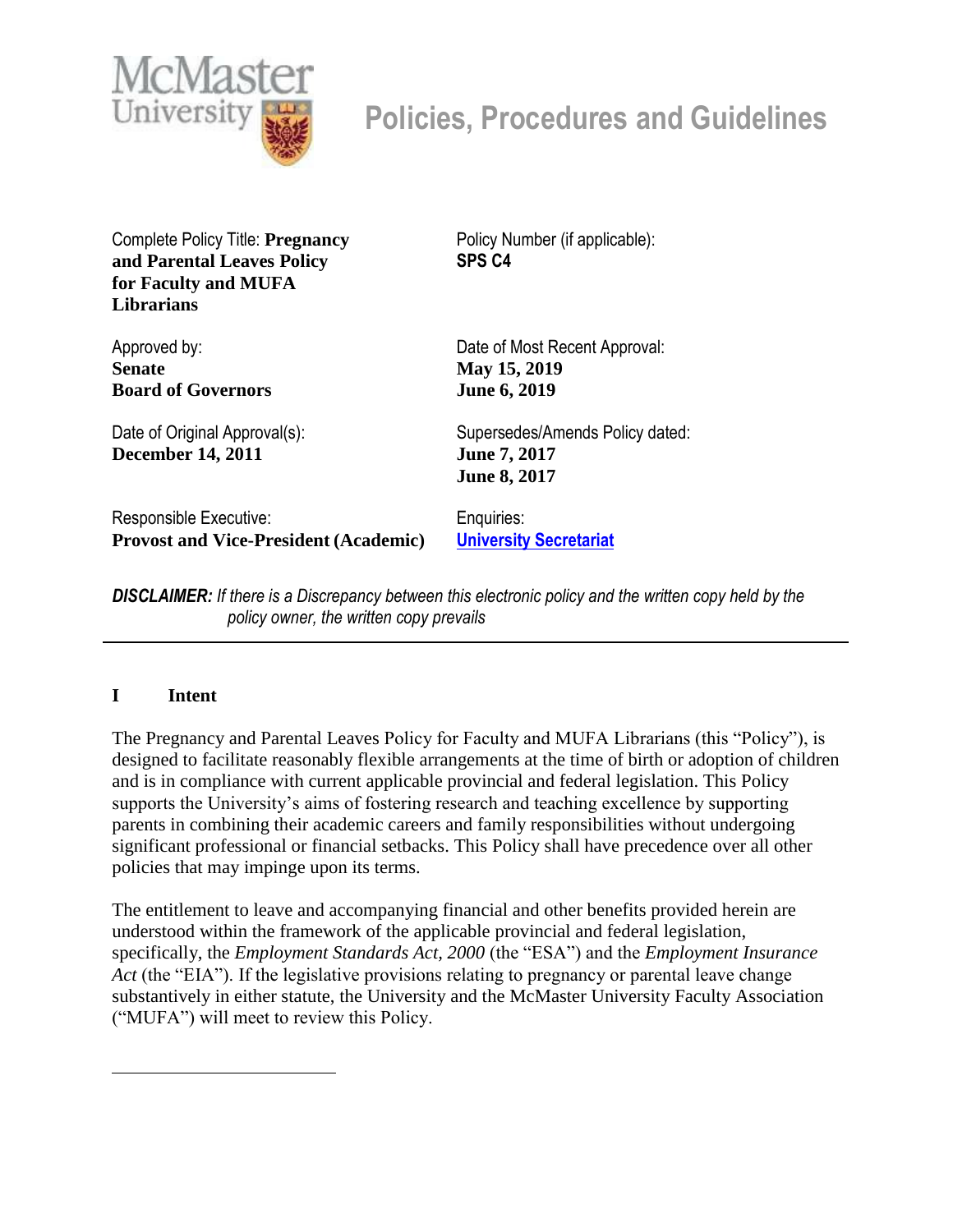## **II Scope**

This Policy applies to all full-time and part-time faculty and to senior academic librarians who are members of MUFA (each, a "Faculty Member").

## **III Definitions**

A "parent" is defined as:

- (i) a birth parent; or
- (ii) an adoptive parent (whether or not the adoption has been legally finalized); or
- (iii) a person who is in a relationship of some permanence with a parent of the child and who plans on treating the child as their own. This includes same-sex couples.

A "pregnancy leave" and "parental leave" are each defined as: a continuous leave of absence during which a Faculty Member is relieved of all duties, including teaching, graduate supervision, research and service, and are differentiated one from the other on the parameters set out in this Policy.

"Salary" is defined as: gross salary, subject to all applicable statutory and payroll deductions.

# **IV Leaves and Eligibility**

## **i. Pregnancy Leave**

All Faculty Members who are pregnant and who have at least 13 weeks' continuous employment at the University prior to the estimated date of delivery of a child (or children) are entitled to take a pregnancy leave.

In order that suitable arrangements can be made to provide for the absence of the Faculty Member on a pregnancy leave, the Faculty Member is expected to provide a minimum of two weeks of notice of their intent to take such a leave.

Pregnancy leave begins no later than the earlier of the anticipated delivery date or the date of the birth of the child (or children) and no sooner than 17 weeks prior to the anticipated delivery date, except that the birth parent of a child (or children) who require(s) lengthy post-natal hospital care shall have the opportunity to delay all or part of pregnancy leave until the child (or children) is (are) released from hospital. [NOTE: eligibility for benefits under the EIA does not commence sooner than 12 weeks prior to the anticipated delivery date.]

A pregnancy leave will not normally exceed 17 weeks. The Faculty Member is normally expected to give at least four weeks' notice of the date of return to work, should this date be different from the original scheduled return date. In exceptional circumstances, a pregnancy leave may be extended beyond the 17-week period, at the discretion and approval of the appropriate Dean/Supervisor. In any event, it is understood that a pregnancy leave will end no later than the date the Faculty Member's employment at the University ends, whether by resignation, retirement, the expiry or non-renewal of a contractually limited appointment, or otherwise.

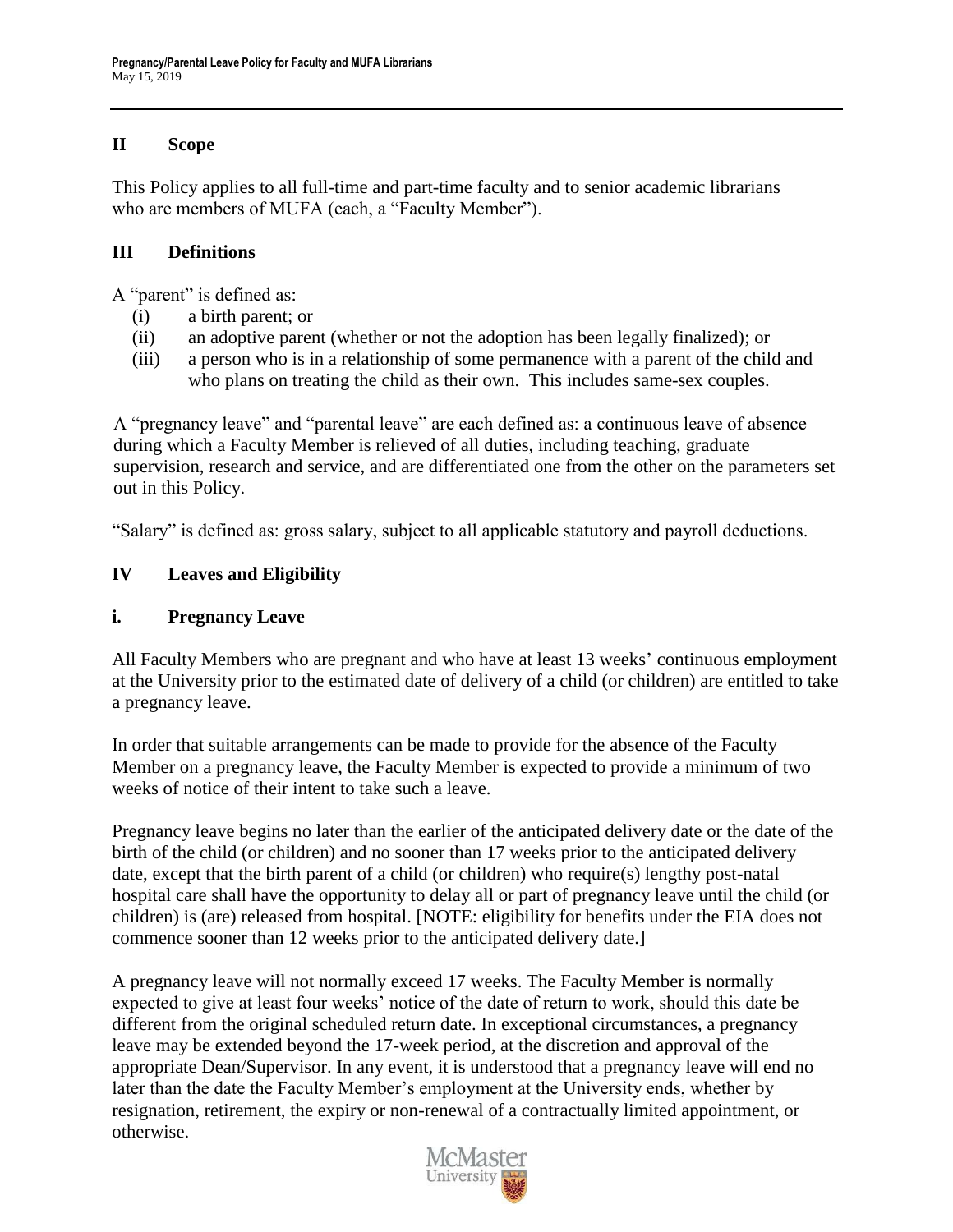## **ii. Parental Leave**

All Faculty Members who are parents of a child and who have at least 13 weeks' continuous employment at the University are entitled to take a parental leave.

In order that suitable arrangements can be made to provide for the absence of the Faculty Member on a parental leave, the Faculty Member is expected to provide a minimum of two weeks' notice of their intent to take such a leave.

A Faculty Member who has taken a pregnancy leave must begin their parental leave when their pregnancy leave ends unless the child (or children) has (have) not yet come into their care, custody, and control for the first time. A Faculty Member who has not taken a pregnancy leave for the same child (or children), must begin their parental leave no later than 78 weeks after the date the baby was born or, the date the child first came into their care, custody, and control.

Birth parents who take pregnancy leave are entitled to take up to 61 weeks of parental leave. All other new parents are entitled to take up to 63 weeks of parental leave. The Faculty Member is normally expected to give at least four weeks' notice of the date of return to work, should this date be different from the original scheduled return date. In any event, it is understood that a parental leave will end no later than the date the Faculty Member's employment at the University ends, whether by resignation, retirement, the expiry or non-renewal of a contractually limited appointment, or otherwise.

# **iii. Pre-Adoption Leave**

In some circumstances, a pre-adoption leave may be granted to provide the Faculty Member time to address requirements of the adoption process, for example, the time to travel to a foreign country to receive custody of the adoptive child. In this situation, it is requested that the Faculty Member provide reasonable advance notice of the leave requirement.

## **iv. Pregnancy or Parental Leave Combined with another Non-Statutory Approved Leave**

If a pregnancy or parental leave falls within or overlaps the period of any non-statutory approved leave, except for a Research Leave, the salary and benefit provisions of the other leave will be continued and that portion of the pregnancy or parental leave preceding, or extending beyond, the other approved leave will be eligible for financial benefit according to the benefits section, below.

A Faculty Member who takes a pregnancy or parental leave when their vacation would normally have been taken will have the option to take that vacation entitlement during the 12 months following the end of the period of leave.

A Faculty Member's pregnancy or parental leave may overlap the period of an approved Research Leave. The usual practice is that the unused portion of the Research Leave is taken immediately following the end of the pregnancy or parental leave. Any departure from this practice requires the approval of the Research Leaves Committee.

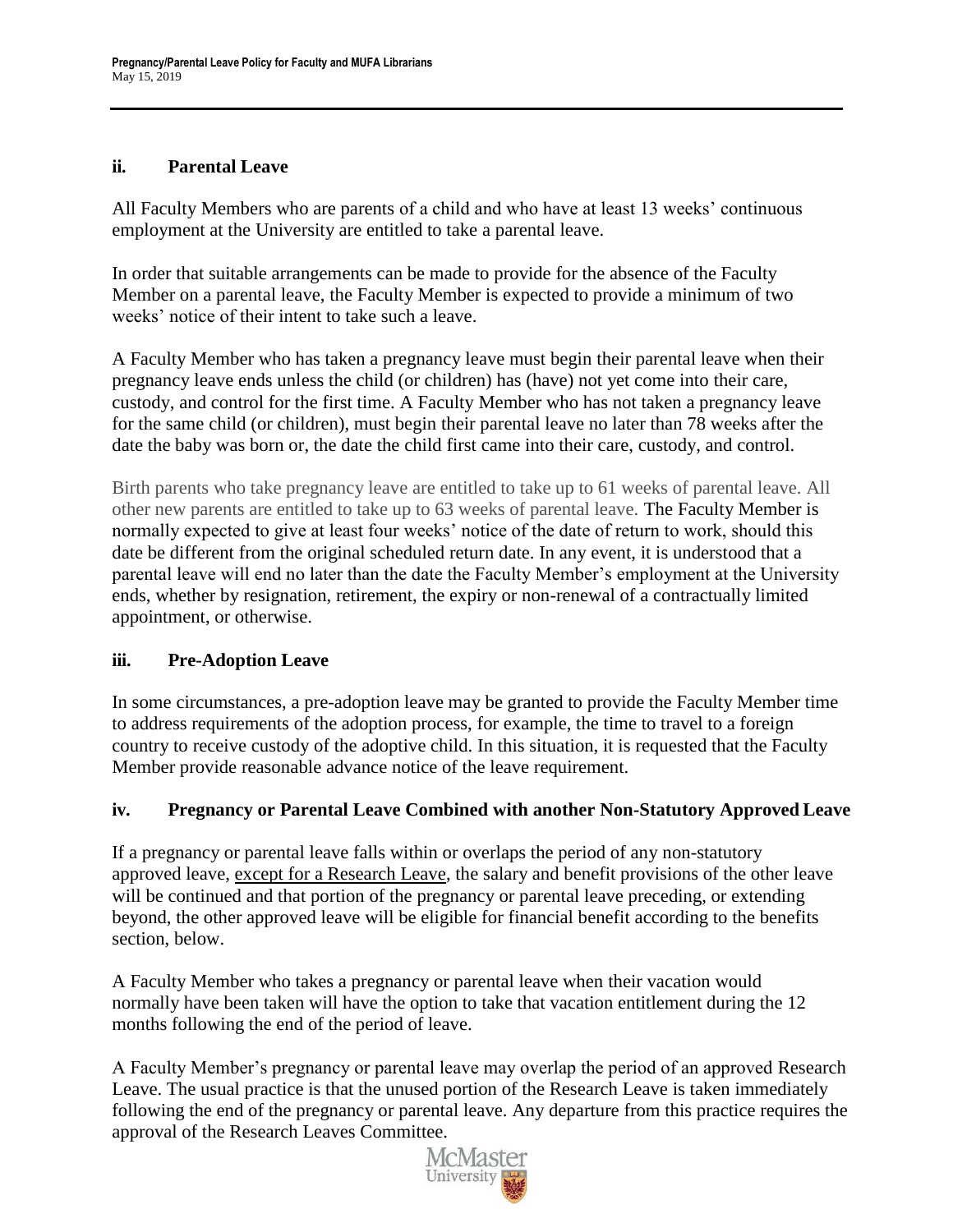## **V Financial and Other Benefits**

#### **i. Financial Benefits**

A Faculty Member who takes a pregnancy or parental leave pursuant to this Policy is entitled to the financial benefits set out below:

## PREGNANCY LEAVE

\* For each week of pregnancy leave up to the 11th week, inclusive, the University will pay 95% of regular salary less the maximum amount of weekly pay any employee is eligible to receive in accordance with the EIA (the 'EI Max'), regardless of whether or not such amount is actually received by the Faculty Member. If the Faculty Member provides proof that their EIA entitlement is less than the EI Max, their weekly payment from the University will be 95% of regular salary less the amount of their EIA entitlement.

## PARENTAL LEAVE

\* For each week of parental leave up to the 19th week, inclusive, the University will pay 95% of regular salary less the maximum amount of weekly pay any employee is eligible to receive in accordance with standard parental benefits provisions of the EIA (the 'EI Max'), regardless of whether or not such amount is actually received by the Faculty Member. If the Faculty Member provides proof that their EIA entitlement is less than the EI Max, their weekly payment from the University will be 95% of regular salary less the amount of their EIA entitlement.

## PREGNANCY AND PARENTAL LEAVE COMBINED

\* The total period of eligibility for financial benefits through a combination of pregnancy leave and parental leave is 30 weeks  $(11 + 19)$ . Subject to section V(ii), below, if a Faculty Member takes both pregnancy leave and parental leave for the same child (or children, in the case of multiples), the Faculty Member will have the option to elect that the period of eligibility be combined and financial benefits be administered without interruption (i.e. to receive an "advance" of parental leave benefits).

## PARENTAL LEAVE COMBINED WITH ANY OTHER STATUTORY LEAVE

\* Subject to section V(ii), below, a Faculty Member taking any other statutory leave immediately preceding a parental leave will have the option to elect that the period of eligibility be combined and any financial benefits be administered without interruption (i.e. to receive an "advance" of parental leave benefits).

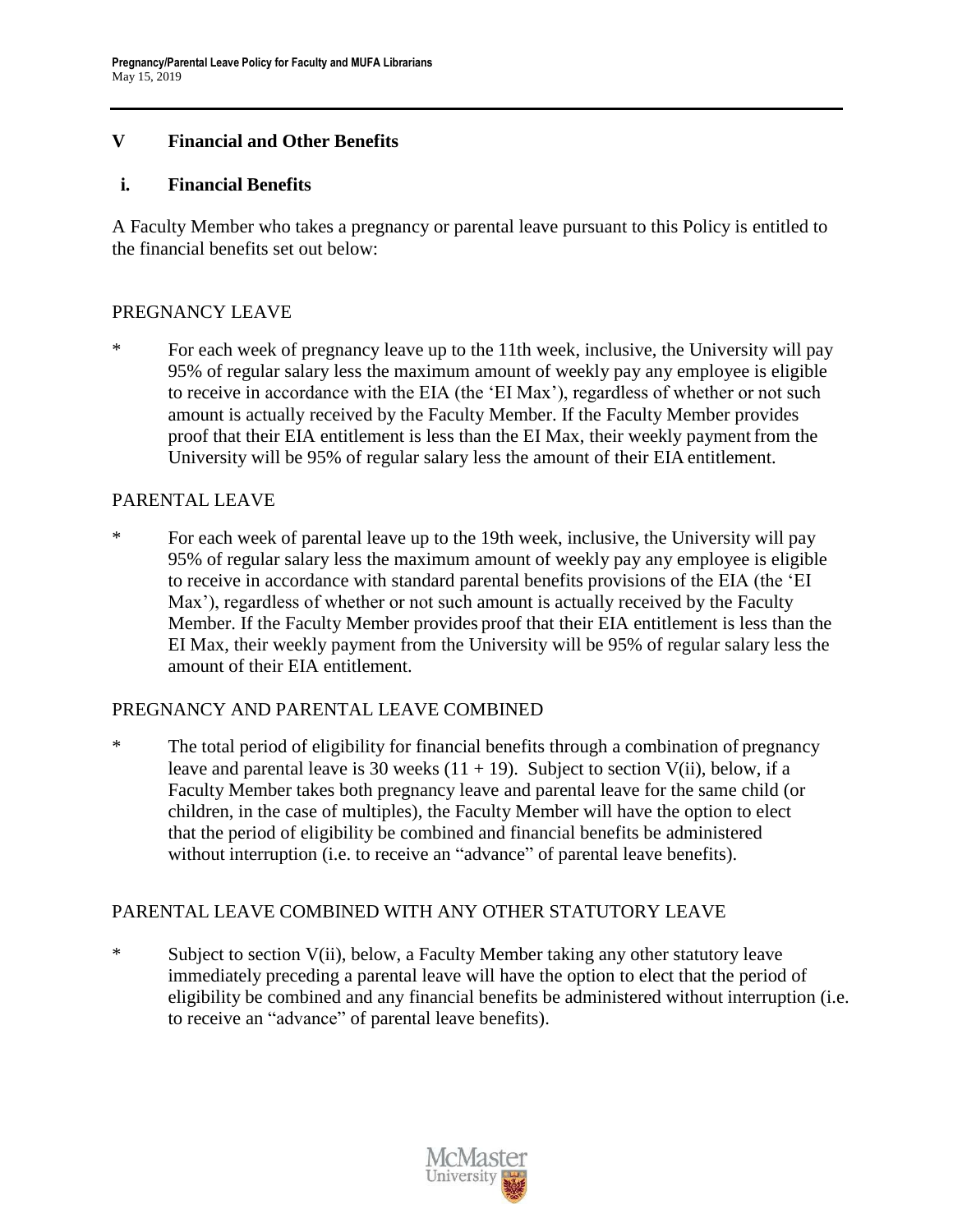## **ii. Administrative Details Regarding "Advance" of Parental Benefits**

- o A Faculty Member who elects to receive an "advance" of their parental benefits while on another statutory leave of absence will not receive more than 95% of their base salary while in receipt of those benefits;
- o If a Faculty Member who elects to receive an "advance" of their parental benefits does not ultimately take parental leave in a duration equivalent to the benefits so received, they will be required to repay any excess benefits;
- o McMaster is not liable if a Faculty Member's choice to elect an "advance" negatively impacts their Employment Insurance benefits.

## **iii. Other Benefits**

A Faculty Member who takes pregnancy and/or parental leave(s) pursuant to this Policy is entitled to continue to participate in all pension and health benefits plans, including Extended Health, Dental and Basic Group Life, for the duration of the leave(s), provided the Faculty Member continues to contribute their normal share of the cost of these benefits, including pension contributions. If employee pension contributions are discontinued, pensionable service will not accrue and anticipated retirement dates may be affected.

Faculty Members wishing to continue participation in any of the employee-paid benefits, such as Long-Term Disability (LTD), Optional Life insurance, and Accidental Death and Dismemberment (AD&D) insurance, must notify Human Resources Services (see "Information" below) of this decision in advance of the commencement of the leave(s) and arrange for the payment (e.g., payroll deduction) of the Faculty Member's normal share of benefit premiums.

Eligibility for vacation shall be unaffected by any pregnancy and/or parental leave. Eligibility for research leave shall continue to accrue during any pregnancy and/or parental leave.

# **VI Academic Career Decisions**

A Faculty Member who is on, or has taken, pregnancy and/or parental leave(s) shall normally have academic decisions relating to that individual's career development (e.g., tenure review) deferred until the next decision period following the leave(s). If the Faculty Member so chooses, they may request not to defer any decisions; this request for non-deferral must be made in writing to the Department Chair, with final approval from the Dean, in a timely manner, and within the leave period, or the academic career decisions shall be deferred. Upon approval of such non-deferral by the Dean, a recommendation to that effect is submitted to the Provost. A decision not to defer academic decisions related to the individual's career development must be confirmed in writing via a letter from the President, and signed back by the Faculty Member.

Requests not to defer career decisions must be made within the period of the leave(s). A Faculty Member wishing to be considered for tenure and/or promotion or permanence during the calendar year in which they return from a pregnancy and/or parental leave must ensure that their